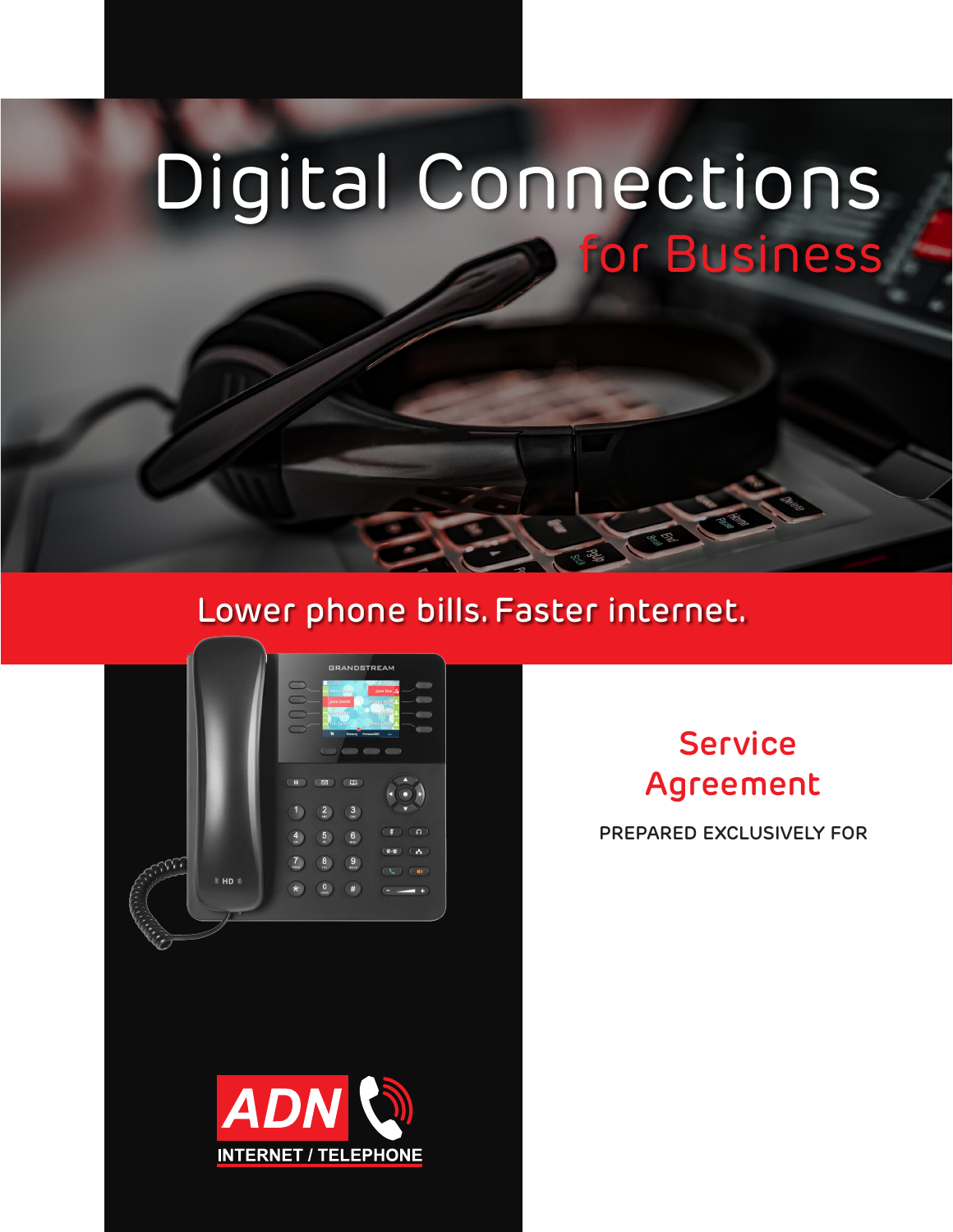# Opening A Small Business Account



| <b>CUSTOMER NAME</b> | DATE                  |
|----------------------|-----------------------|
| ADDRESS              | PHONE                 |
|                      | <b>CONTACT PERSON</b> |

### **1. Implementation Plan**

When you are ready to open your ADN phone account one of our account managers will walk you through the provisioning process and help you coordinate a successful implementation. Having a plan is very important for the success of your SIP Trunking installation. Before you place your order, there are a few items you should consider:

**Existing Local & Long Distance Numbers • Service Plan Selection • Account Administration • Multi-Site E911 Setup**

# **2. Choose an ADN Calling Plan**

Please choose a plan below. Each ADN service plan includes a pool of minutes to be used for outbound calling. Each service plan also includes a given amount of phone numbers as well as a local E911 listing.

### **N** ADN 110+ PLAN

#### **\$75 Setup**

**\$110.00/Month\***

**\$14.99/month Virtual Fax Basic Line\*\*** 

**Minute bundles are valid for calendar month Outbound calling overage rate of 2.5 cents/min. Toll-Free usage, International Calling, Caller ID Name and Porting not included**

 ADN 110+ plan cannot be used for auto dialer/wholesale services

- **SERVICES INCLUDED**
- Unlimited Call Paths
- Outbound Calling 3,000 Mins. (US 48 & Canada)
- Unlimited Inbound Calling
- 3 Telephone Numbers Included
- (one-time portability fee—\$5.99/number) ■ Additional options for Porting and Caller ID name
- Toll-Free Calling—1 Number, metered at
- 3.9 cents per min **n** Disaster Recovery Routing with Auto Detection
- One 911/E911 Location
- 5-Year Term Agreement—early termination fees apply

# **N** ADN 160+ PLAN

#### **\$75 Setup**

**\$160.00/Month\***

**\$14.99/month Virtual Fax Basic Line\*\*** 

**Minute bundles are valid for calendar month Outbound calling overage rate of 2.5 cents/min. Toll-Free usage, International Calling, Caller ID Name and Porting not included**

 ADN 160+ plan cannot be used for auto dialer/wholesale services

#### **SERVICES INCLUDED**

- Unlimited Call Paths Outbound Calling 6,000 Mins. (US 48 & Canada)
- Unlimited Inbound Calling
- 6 Telephone Numbers Included
- (one-time portability fee—\$5.99/number)
- Porting included for 6 numbers Caller ID name optional
- Toll-Free Calling-1 Number, metered at 3.9 cents per min
- **n** Disaster Recovery Routing with Auto Detection One 911/E911 Location
- 5-Year Term Agreement—early termination fees apply

# **N** ADN 320+ PLAN

#### **\$75 Setup**

**\$320.00/Month\***

**\$14.99/month Virtual Fax Basic Line\*\*** 

**Minute bundles are valid for calendar month Outbound calling overage rate of 1.8 cents/min. International Calling is separate**

**Toll-Free overage at 2.4 cents per minute** ADN 320+ plan cannot be used for auto dialer/wholesale services

**SERVICES INCLUDED**

- **N** Unlimited Call Paths
- Outbound Calling 15,000 Mins. (US 48 & Canada)
- **u** Unlimited Inbound Calling
- $\blacksquare$  15 Telephone Numbers Included (one-time portability fee—\$5.99/number)
- Additional options for Porting and Caller ID name
- Toll-Free Calling-1 Number, metered at 3.9 cents per min
- **Disaster Recovery Routing with Auto Detection** One 911/E911 Location
- 5-Year Term Agreement—early termination fees apply

\*Federal, State and local taxes are not included with ADN service plans. Taxes can vary by city, county and state \*\*Virtual Fax Adapter—one-time fee of \$189.99 plus shipping

# **3. Phone System Rental**

Phone systems are provided for rent via an unaffiliated third-party company, Newlane Finance Company ("Newlane"). The terms associated with your equipment rental are provided solely by Newlane, and ADN hereby disclaims any all liability related to your rental. To receive the phone systems, you must return (1) a signed version of this Agreement, and (2) a completed and signed version of Newlane's "Rental Agreement". Rental term for the phone systems ("Term") is 60 months, and upon completion of the Term, a new Rental Agreement must be signed or the Phone systems returned. Newlane may charge termination fees for early termination of the Rental Agreement. Please review the Rental Agreement carefully before signing.

|                                                                    | # Phones     | <b>Rental Costs</b>                                      |
|--------------------------------------------------------------------|--------------|----------------------------------------------------------|
| Rental costs will<br>vary depending<br>on the number of<br>phones: | $\Box$ 1-10  | \$143.55/mo                                              |
|                                                                    | $11 - 20$    | \$259,64/mo                                              |
|                                                                    |              | \$330,18/mo                                              |
|                                                                    | $\Box$ 31-40 | \$407.49/mo                                              |
|                                                                    | $\Box$ 41-50 | \$582,15/mo                                              |
|                                                                    | $50+$        | \$582.15/mo plus<br>\$10.00 per phone<br>over 50 per mo. |

Taxes and fees not included in monthly price and equipment insurance is required. Upon a properly completed and signed Rental Agreement, phone system installation and programming will be included by ADN at no cost.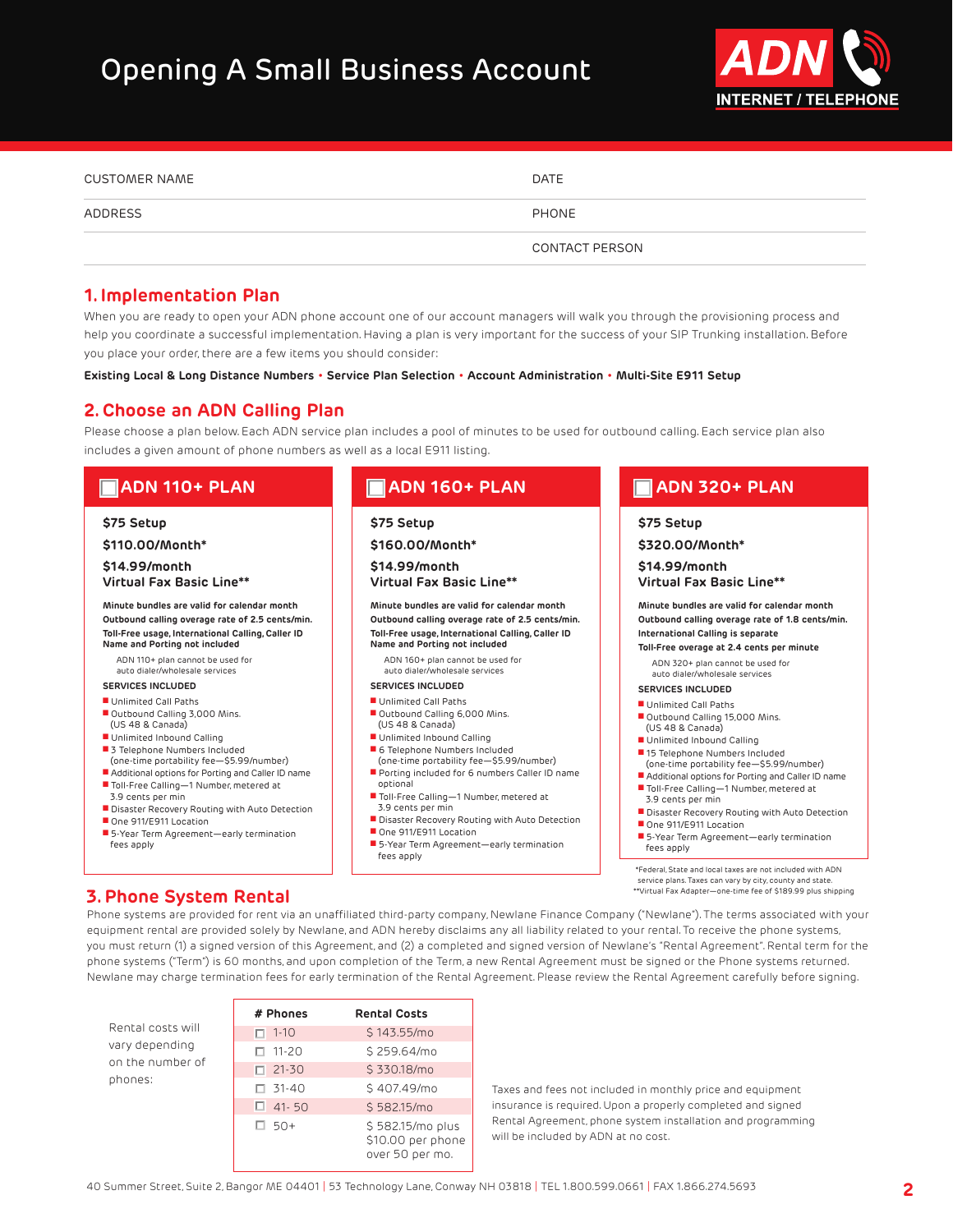# Opening A Small Business Account



**Includes**: Grandstream GXP2170 phones, rack style battery, and 6U cabinet. Installation and programming of the system is included at no charge with the signed rental agreement. Programming changes can be made at no charge for 30 days from signing the contract.

**Not included**: POE switch, Router, AP for WIFI or cable. These items if requested will be billed separately.

**Requirements**: 60 month calling plan agreement. 60 month ISP agreement. (where available)

After 60 months a new rental agreement will need to be signed or return the equipment.

### **Additional numbers, toll-free service and additional features can be ordered at any time:**

| <b>Power Pack Services</b><br><b>Monthly Cost</b>                                                                                                                                                                                                                                                                                                                                                                                                                                       |
|-----------------------------------------------------------------------------------------------------------------------------------------------------------------------------------------------------------------------------------------------------------------------------------------------------------------------------------------------------------------------------------------------------------------------------------------------------------------------------------------|
| \$5.99<br>Alternate Numbers<br>\$5,99<br>Anonymous Call Rejection<br>\$5.99<br>Call Forwarding Always<br>\$5,99<br>Call Forwarding Busy<br>\$5,99<br>Call Forwarding No Answer<br>Call Forwarding Not Reachable<br>\$5,99<br>\$5/number<br>Additional Numbers<br>Additional numbers, toll-free service and<br>additional features can be ordered at any time:<br>International Numbers vary by price. There<br>is a one-time \$20 fee per number for porting.<br>5-year term agreement. |

# **4. Account Administration and Billing Process**

Before you get started with our service, it is very important that you understand your account's billing process. To open your account return a signed copy of your agreement to accounting@adninternettelepphone.com. All small business services are set up on an automatic payment schedule. You will receive an invoice the 1st business day of each month via email. When signing up for service you will be asked to fill out a credit card authorization form. Auto debit payments using a credit card on file automatically keeps your account paid in full and will be charged to your account on the 10th of each month. We accept VISA, Mastercard, and American Express Cards.

The 1st month will be a prorated statement: new accounts will have their service plan price prorated on their 1st statement. This prorated value depends on the calendar day of the month your service was active.

**BILLING PERIOD**: Included service plan minutes are effective the 1st day of each calendar month, ending the last day of that month. Billing Statements are emailed on the 1st of every month. If your email address changes please be sure to notify us of this change.

**TAXES**: Telecom taxes are added to your statement on the last day of each calendar month. Taxes include applicable federal, state and municipal taxes.

#### **5. To Activate your Account**

Once you have provided us your current phone numbers, selected a plan, and signed the following agreement, we can set up a provision date for you.

### **6. Payment Terms and Early Termination Fee**

Customer agrees to pay the total fees plus sales tax in sixty consecutive monthly installments. If Customer terminates this Agreement before expiration of the sixty (60) month term, or if ADN terminates this Agreement early due to Customer's breach, then, in addition to any outstanding fees owed at termination, Customer shall pay ADN, as liquidated damages and not as a penalty, an early termination fee equal to fifty percent (50%) of the remaining fees due under the sixty (60) month term.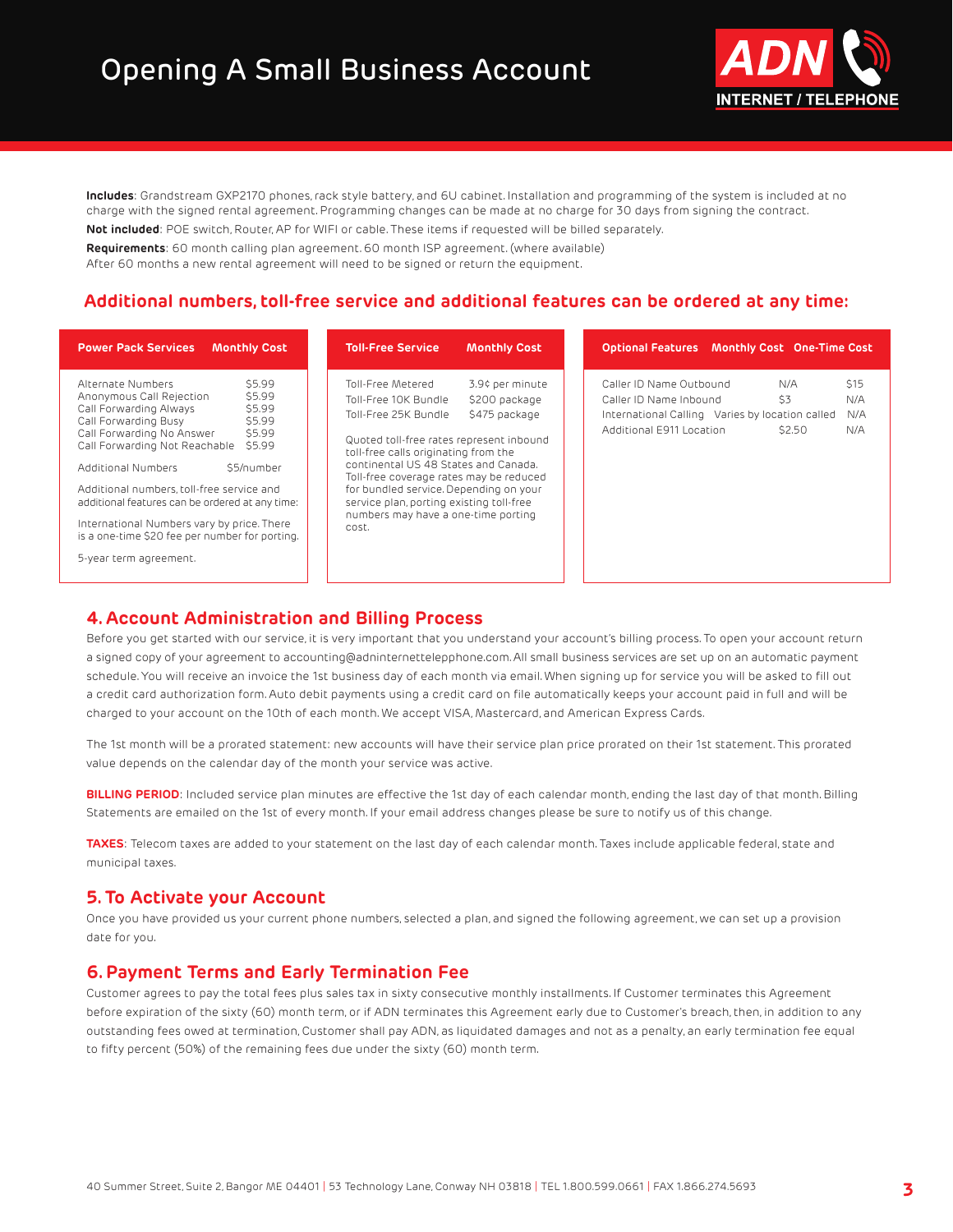# Maintenance and Support Options



#### **Scheduled Preventative Maintenance** (\$125.00 per hour)

 $\Box$  Yes  $\Box$  No

Entitles Customer to scheduled preventative maintenance visits monthly.

#### **After-Hours Support** (\$600 Annually)

 $\Box$  Yes  $\Box$  No

Entitles Customer to support and maintenance service at all times beyond normal business hours, including weekends and holidays. All labor, parts and equipment subject to usual rates and prices.

#### **Carbonite Backups**

 $\Box$  Yes  $\Box$  No \$9.99 Mo 10 GB Data Plan, \$19.99 Mo 50 GB Data Plan, \$39.99 Mo 100 GB Plan. Prices can vary and are subject to change without notice. # \_\_\_\_\_PC's # \_\_\_\_\_ Servers

#### **ESET Anti Virus Security Software**

 $\Box$  Yes  $\Box$  No \$50.00 per PC/Server per year. Installation and monitoring included.

# \_\_\_\_\_\_ PC's # \_\_\_\_\_\_ Servers

Prices can vary and are subject to change without notice.

#### **Cradlepoint Internet Redundancy**

 $\Box$  Yes  $\Box$  No \$700.00 Equipment Fee plus 20.00 per month with applicable data cost if used.

# \_\_\_\_\_\_ Locations

#### **Managed Services** (\$10.00 per month per PC)

 $\Box$  Yes, please monitor our network 24/7 and provide remote support as needed. One-time setup fee of \$250.00 to be billed to new clients only.

Tho, we do not require IT Tech Support/Remote Network Monitoring from ADN Internet/Telephone.

 $\Box$  Yes, please add Support options above to monthly managed Services.

#### **ISP — Internet Service Provider**

 $\Box$  Yes, please provide internet to our location for \$ \_\_\_\_\_ monthly with speeds up to \_\_\_\_\_\_ up \_\_\_\_\_\_ down.  $\Box$  No

|  | Locations |
|--|-----------|
|  |           |

\*60 Month Term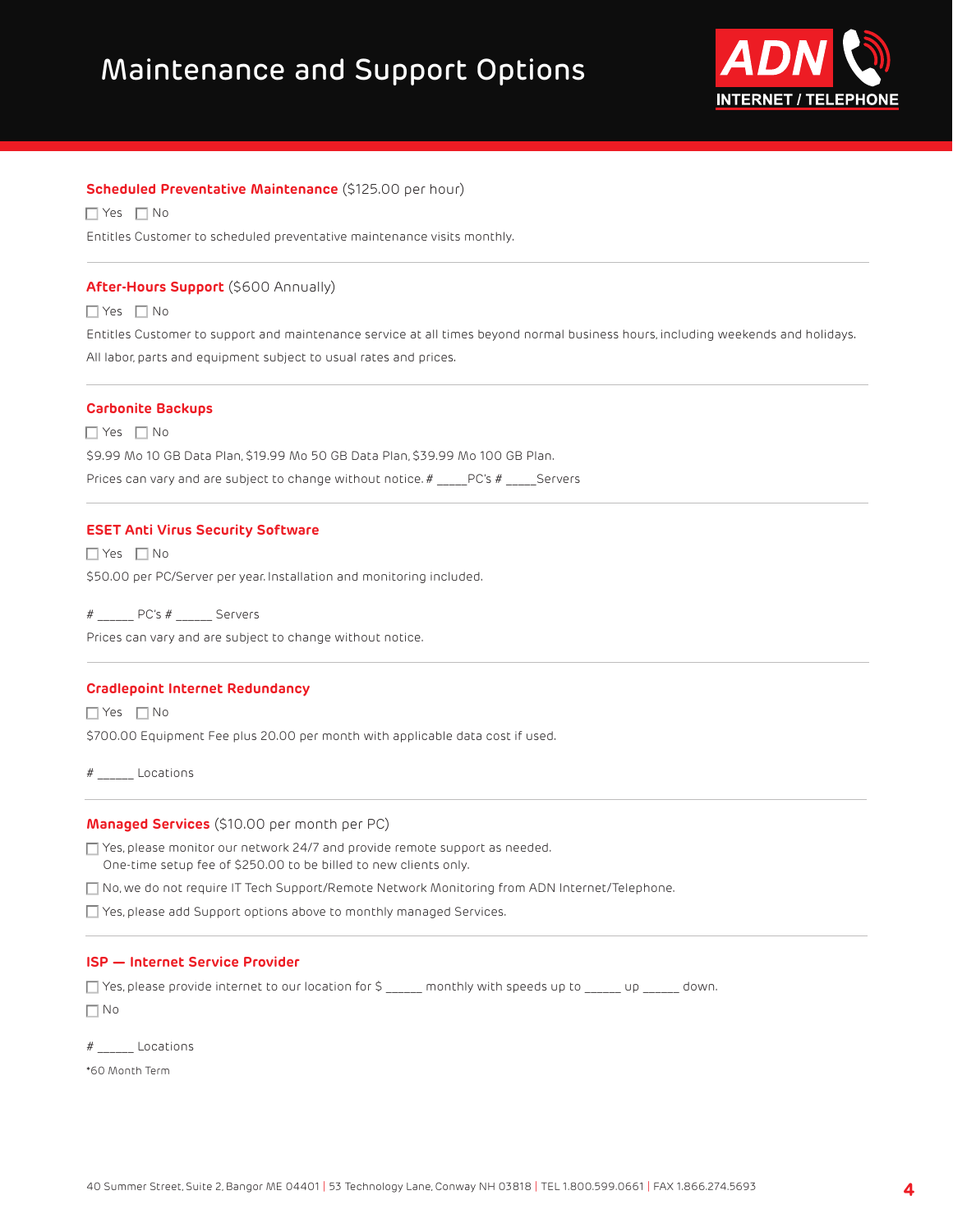

| CUSTOMER NAME | <b>DATE</b>    |
|---------------|----------------|
| ADDRESS       | PHONE          |
|               | CONTACT PERSON |

# **ADN agrees to provide MAINTENANCE AND SUPPORT to Customer as follows.**

**1. Scope.** This Agreement extends to all services and equipment rendered by ADN to Customer, including additional services and equipment requested by Customer after signing this Agreement. While ADN may provide additional services at its discretion, ADN shall be under no obligation to provide services with regard to equipment not specifically listed in this Agreement.

**2. Fees.** Customer shall pay all fees listed on the ADN "Opening a Small Business Account" Order Form. All other labor, parts and product charges will be separately invoiced to the Customer, and Customer agrees to pay all invoices according to their terms. Any invoice remaining unpaid after 30 days shall be subject to an interest charge of 1.5% per month. Rates subject to change in the ordinary course of business.

**3. Confidential Information.** "Confidential Information" refers to any non-public information that ADN discloses to Customer and designates as confidential or which, under the circumstances surrounding disclosure ought to be treated as confidential by Customer, including but not limited to tangible or intangible information relating to software or hardware products, business policies or practices, and pricing information. Customer shall not disclose any Confidential Information to any third party without the prior written consent of ADN.

**4. Access and Facilities.** In addition to any particular items listed on an applicable addendum or statement of work, Customer will supply ADN personnel working on Customer's premises with suitable facilities, office space and access to telephones, Customer's computers and servers, and the internet, for use in connection with ADN's performance of the services. Customer acknowledges that the success of its engagement with ADN depends on Customer's timely and effective satisfaction of its responsibilities under the Agreement, as well as timely responses from Customer to requests for information, decisions, testing, and approvals. Should Customer's delay in any of its responsibilities hinder ADN's performance, then ADN has the right to alter the timeline and bill Customer for services that would have been rendered during the original agreed timeline or bill client for unrealized hours associated with Customer's delays.

**5. Term.** This Agreement shall remain in force for a period of sixty (60) months from the date of execution. The Agreement may be terminated upon written notice at any time by either party. In the event that ADN terminates this Agreement for convenience, ADN shall refund Customer the prepaid fees for services not performed. This Agreement shall renew automatically from year to year; annual fees are subject to change from year to year.

**6. Payment Terms and Early Termination Fee.** Customer agrees to pay the total fees plus sales tax in sixty consecutive monthly installments. If Customer terminates this Agreement before expiration of the sixty (60) month term, or if ADN terminates this Agreement early due to Customer's breach, then, in addition to any outstanding fees owed at termination, Customer shall pay ADN, as liquidated damages and not as a penalty, an early termination fee equal to fifty percent (50%) of the remaining fees due under the sixty (60) month term.

**7. Remote Access.** Customer hereby consents to ADN accessing its systems remotely at any time. Customer further consents to ADN making such remote repairs and adjustments to hardware and/or software as ADN shall deem appropriate.

**8. Suspension of Service.** If any periodic charge or any amount due under any invoice remains unpaid, ADN may suspend service with or without notice until all charges are paid in full.

**9. Inspection.** All equipment is subject to inspection by ADN at least annually to determine its condition. ADN shall notify Customer if it deems any equipment unsuitable for further service or maintenance due to age, condition, or any other factor. ADN shall no longer be obligated to maintain or service such equipment. Customer shall be responsible for any cost to refurbish, replace or repair the equipment.

**10. Force Majeure.** If maintenance or service is prevented, hindered or delayed by reason of any cause or causes beyond the control of ADN and which cannot be overcome by due diligence, ADN shall be excused from performing the service to the extent that is necessarily prevented, hindered or delayed thereby during the continuance of any such happenings or events and the mainte- nance service shall be deemed to be suspended so long as and to the extent that any such cause prevents or delays its performance. Force majeure includes any power or service outage which materially affects ADN or Customer.

(continued)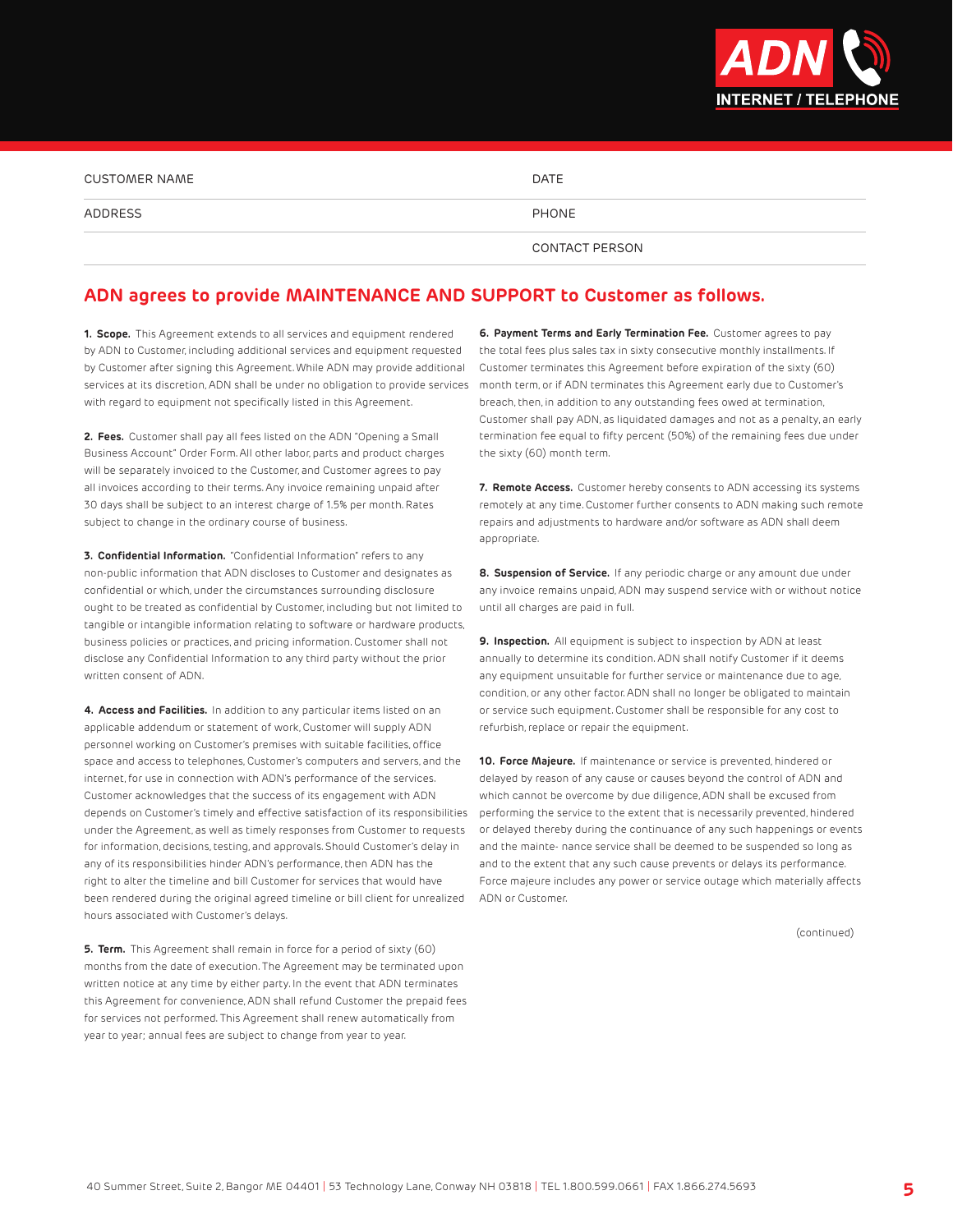

**11. Customer Notification.** Customer shall be responsible for notifying ADN of any required service, beyond scheduled maintenance, by calling our main office at 1-800-599-0662 or by email at support@ adnmaine.com.

**12. Warranty Disclaimers.** Except as otherwise expressly set forth, ADN PROVIDES NO REPRESENTATION OR WARRANTY OF ANY KIND, EXPRESS OR IMPLIED, INCLUDING WITHOUT LIMITATION IMPLIED WARRANTIES OF MERCHANTABILITY OR FITNESS FOR A PARTICULAR PURPOSE, OR ANY IMPLIED WARRANTY ARISING FROM STATUTE, COURSE OF DEALING, COURSE OF PERFORMANCE, OR USAGE OF TRADE. WITHOUT LIMITING THE GENERALITY OF THE FOREGOING: (A) ADN DOES NOT REPRESENT OR WARRANT THAT THE SERVICES WILL PERFORM WITHOUT INTERRUPTION OR ERROR; AND (B) ADN DOES NOT REPRESENT OR WARRANT THAT THE SERVICES WILL NOT INFRINGE UPON THE INTELLECTUAL PROPERTY RIGHTS OF THIRD PARTIES.

**13. Limitation of Liability.** ADN shall not be liable for any direct, indirect, special or consequential damages, including lost profits or loss of business in connection with the equipment or services covered by this Agreement. Any recovery by Customer, including for breach or failure by ADN or any other cause of action, shall be limited to replacement of the product or refund of service fees. In no event shall recovery exceed the value of the product damaged or amounts paid for services directly related to any such damages under this contract for the previous six-month period.

**14. Relationship of the Parties.** The relationship between the parties is that of independent contractors. Nothing contained in this Agreement shall be construed as creating any agency, partnership, joint venture, or other form of joint enterprise, employment, or fiduciary relationship between the Parties, and neither Party shall have authority to contract for or bind the other Party in any manner whatsoever.

**15. Dispute Resolution.** This contract shall be construed under and governed solely by the internal laws of the State of Maine, including without limitation applicable federal law, without reference to any conflicts of laws principle that would apply the substantive laws of another jurisdiction to the parties' rights or duties, or any international convention, treaty , or law. All disputes arising hereunder shall be resolved by litigation. Venue shall be in Waterville, Maine, or such other location as may be agreed by the parties. Notwithstanding the foregoing language, nothing in this agreement shall prevent Alliance Digital Networks from perfecting, enforcing, and/or adjudicating any claim of mechanic's lien or other lien or seeking injunctive relief, in any state or federal court.

**16. Miscellaneous.** All modifications, supplements, or amendments to this agreement must be in writing, and email confirmation is acceptable. Any notice to be given pursuant to this Agreement shall be delivered via email or sent by regular mail to the address shown herein or to the last known place of business of the party. Customer shall be responsible for any and all costs of collection or other damages on account of default, including reasonable attorneys' fees. If this contract includes equipment or technology relating to credit card processing, Customer acknowledges that ADN is not a credit card processor and provides no processing services, nor has ADN provided any advice relating to PCI compliance.

**17. Assignment.** ADN may assign any interest in this Agreement or any of its duties or rights under this Agreement, without the prior written consent of the Customer.

**18. Severability.** If any provision of this Agreement shall for any reason and to any extent be determined by a court of competent jurisdiction to be invalid or unenforceable, the remaining provisions of this Agreement shall be interpreted so as best to reasonably effect the intent of the parties.

**19. Entire Agreement.** This Agreement, including any applicable statements of work, addenda, amendments, or exhibits executed in accordance herewith, constitute the complete and exclusive statement of terms and conditions of the agreement between ADN and Customer.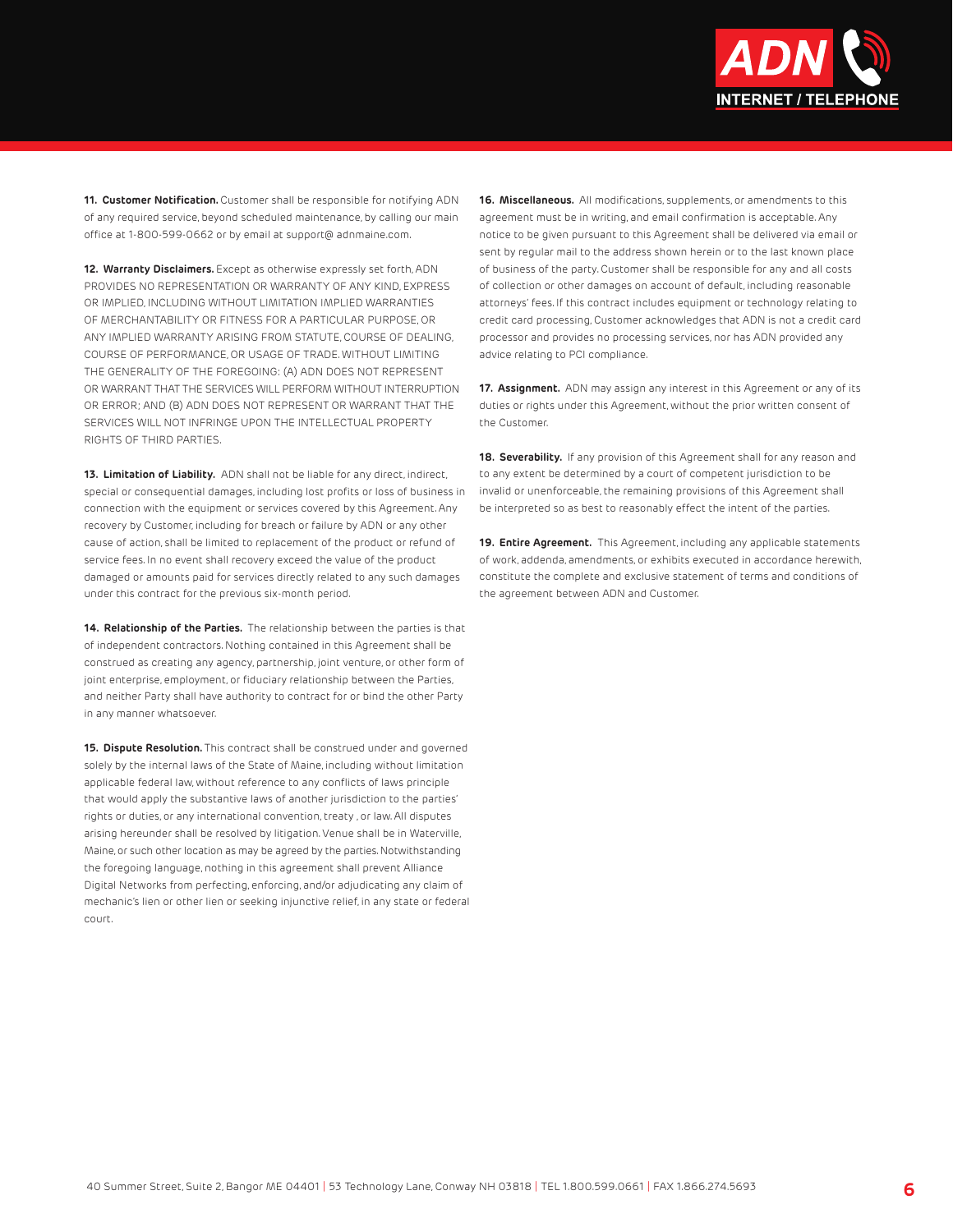

### **Please complete the information below.**

#### **Here's How Recurring Payments Work:**

You authorize regularly scheduled charges to your Visa, MasterCard, American Express or Discover card. You will be charged each billing period for the total amount due for that period. A receipt will be emailed to you and the charge will appear on your credit card statement. You agree that no prior notification will be provided if the total payment is under \$300.00. If your bill is more than that amount, or the payment date changes, you will receive notice from us at least 10 days prior to the payment being collected.

### **Credit Card Information**

| I, (Full Name)<br>, authorize ADN Internet & Telephone to charge my<br>credit card on the 10th of each month for payment of my INTERNET/phone bill for the following plan:                                                                                                                                                                                                                                                                                                                                                                                                                                                                                                                                                                                                                                                                                                                                                                                                                                                                                                                                                                                                                                                                                                                  |  |             |  |  |
|---------------------------------------------------------------------------------------------------------------------------------------------------------------------------------------------------------------------------------------------------------------------------------------------------------------------------------------------------------------------------------------------------------------------------------------------------------------------------------------------------------------------------------------------------------------------------------------------------------------------------------------------------------------------------------------------------------------------------------------------------------------------------------------------------------------------------------------------------------------------------------------------------------------------------------------------------------------------------------------------------------------------------------------------------------------------------------------------------------------------------------------------------------------------------------------------------------------------------------------------------------------------------------------------|--|-------------|--|--|
| ADN110+<br>ADN160+<br>ADN320+<br>г                                                                                                                                                                                                                                                                                                                                                                                                                                                                                                                                                                                                                                                                                                                                                                                                                                                                                                                                                                                                                                                                                                                                                                                                                                                          |  |             |  |  |
| I understand that I will only receive advance notice of the charge if it exceeds \$500.00.                                                                                                                                                                                                                                                                                                                                                                                                                                                                                                                                                                                                                                                                                                                                                                                                                                                                                                                                                                                                                                                                                                                                                                                                  |  |             |  |  |
| <b>Billing Address</b>                                                                                                                                                                                                                                                                                                                                                                                                                                                                                                                                                                                                                                                                                                                                                                                                                                                                                                                                                                                                                                                                                                                                                                                                                                                                      |  |             |  |  |
| State<br>City                                                                                                                                                                                                                                                                                                                                                                                                                                                                                                                                                                                                                                                                                                                                                                                                                                                                                                                                                                                                                                                                                                                                                                                                                                                                               |  | Zip         |  |  |
| Email                                                                                                                                                                                                                                                                                                                                                                                                                                                                                                                                                                                                                                                                                                                                                                                                                                                                                                                                                                                                                                                                                                                                                                                                                                                                                       |  | Phone       |  |  |
| MasterCard Amex<br>    Visa<br>Discover                                                                                                                                                                                                                                                                                                                                                                                                                                                                                                                                                                                                                                                                                                                                                                                                                                                                                                                                                                                                                                                                                                                                                                                                                                                     |  | Card Number |  |  |
| Cardholder Name                                                                                                                                                                                                                                                                                                                                                                                                                                                                                                                                                                                                                                                                                                                                                                                                                                                                                                                                                                                                                                                                                                                                                                                                                                                                             |  |             |  |  |
| Co Name                                                                                                                                                                                                                                                                                                                                                                                                                                                                                                                                                                                                                                                                                                                                                                                                                                                                                                                                                                                                                                                                                                                                                                                                                                                                                     |  |             |  |  |
| CVV (3 digit number on back of card)<br>Exp. Date                                                                                                                                                                                                                                                                                                                                                                                                                                                                                                                                                                                                                                                                                                                                                                                                                                                                                                                                                                                                                                                                                                                                                                                                                                           |  |             |  |  |
| <b>SIGNATURE</b>                                                                                                                                                                                                                                                                                                                                                                                                                                                                                                                                                                                                                                                                                                                                                                                                                                                                                                                                                                                                                                                                                                                                                                                                                                                                            |  | Date        |  |  |
| I understand that this authorization will remain in effect until I cancel it in writing, and I agree to notify ADN Internet & Telephone in<br>writing of any changes in my account information or termination of this authorization at least 15 days prior to the next billing date. If the<br>above noted payment dates fall on a weekend or holiday, I understand that the payments may be executed on the next business day. For<br>ACH debits to my checking/savings account, I understand that because these are electronic transactions, these funds may be withdrawn<br>from my account as soon as the above noted periodic transaction dates. In the case of an ACH Transaction being rejected for Non<br>Sufficient Funds (NSF) I understand that ADN Internet & Telephone may at its discretion attempt to process the charge again within 30<br>days, and agree to an additional \$20.00 charge for each attempt returned NSF which will be initiated as a separate transaction from the<br>authorized recurring payment. I acknowledge that the origination of ACH transactions to my account must comply with the provisions of<br>U.S. law. I certify that I am an authorized user of this credit card/bank account and will not dispute these scheduled transactions with my |  |             |  |  |

bank or credit card company; so long as the transactions correspond to the terms indicated in this authorization form.